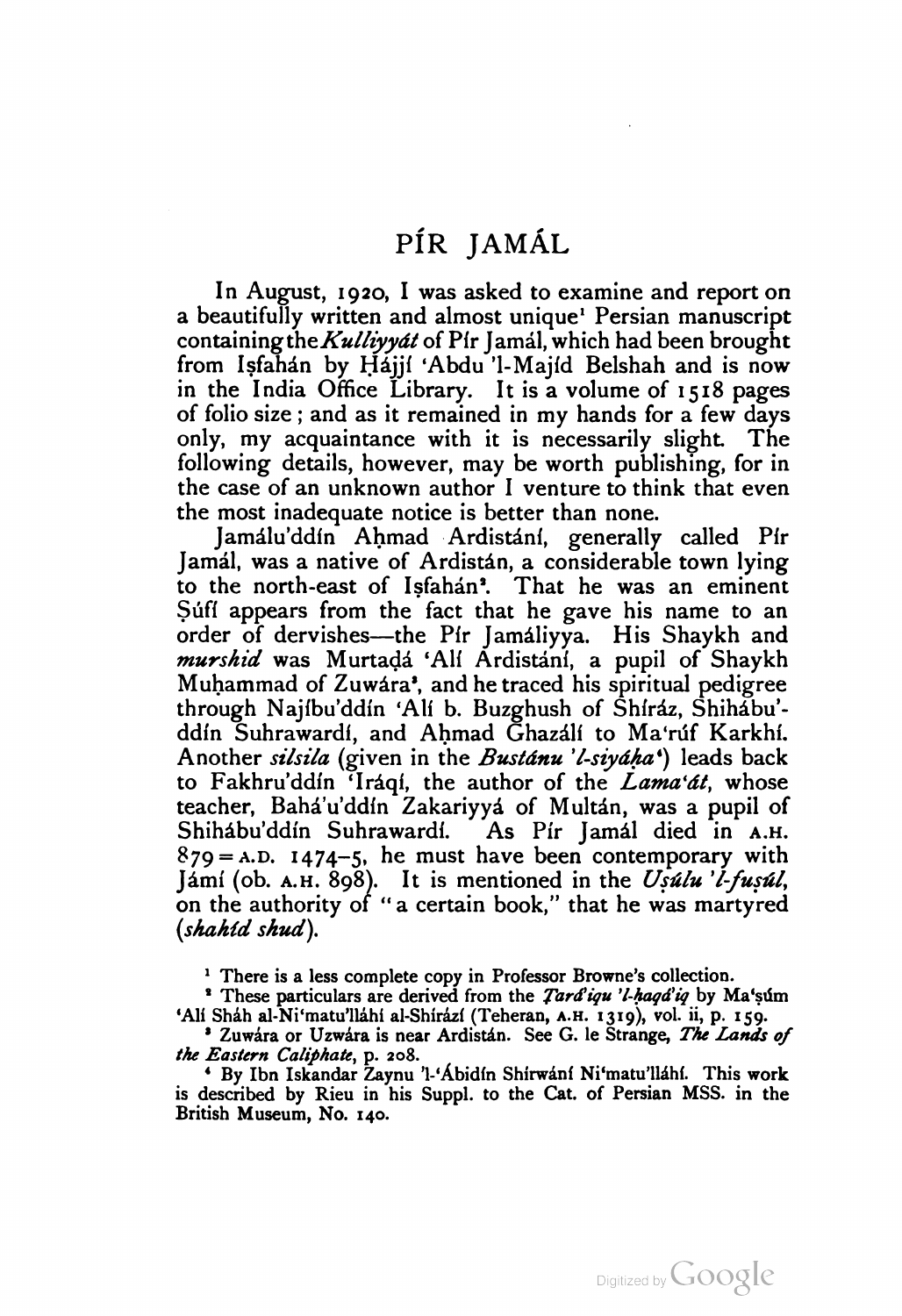## Pir Jamál 365

The contents of the India Office MS. are as follows :

I. *Mir'atu 'l-afrad* (pp.  $1-128$ ). A large number of risálát in prose and verse addressed to his disciples on points of Sufi doctrine and the interpretation of verses of the Koran. On p. 127 the writer describes a vision of angels which he saw on the 8th of Muharram, A.H. 877.

II. Kanzu 'l-daqá' iq (pp. 129-175)'.

III. Mishkdtu 'l-muhibbin (pp. 175-179).

IV. Kitáb-i Rúh al-quds (pp. 179-297). A long mathnawi in three parts, dealing with the Shari'at, the Tarigat, and the *Haqiqat*. Each part is associated with one of the Shaykhs in the author's *silsila*. Shihabu'ddin Suhrawardi represents the *Shart'at*, 'Abdu 's-Salám Kámú (or Kámúsí) the Tariqat, and 'Ali Ardistani (who invested Pir Jamal with his own  $khirqa$ , *i.e.* appointed him to be his successor) the *Haqiqat*. This *mathnawi* was finished in A.H. 865.

V. Tanbíhu 'l-'árifín (pp. 297-369).

VI. Mahbúbu'l-siddíqín (pp. 369-487). This mathnawi is mentioned by Hajji Khalifa (ed. Flügel v, 418), who says, perhaps correctly, that it is is it is it is  $\mathbf{H}$ e adds that it forms part of the Kitáb kashf al-kunúz. No work bearing that title occurs either in the India Office MS. or in the list of Pir Jamál's writings in the *Tará'iqu 'l-haqá'iq* ; but the Tar. mentions a *Sharhu 'l-kunúz*, which may be the work referred to by Hajji Khalifa.

VII. Kitdb-i ma'ltimdti asrdri 'l-qultib wa-mafhtimdti  $a$ nwári 'l-ghuyúb (pp. 488–493).

VIII. Kashfu 'l-arwáh (pp. 493–608).

IX.  $Qi$ ssa'i Ayyúb (pp. 608-614).

X. Bayán-i haqá'iq-i ahwál al-Mustafá (pp. 614-1285).

The subject of this great *mathnawt* is the Life of the Prophet, regarded as the perfect model for mystics. Many prose passages are interspersed. Probably the title given above, which occurs on p. 71 3, is no more than a description

<sup>1</sup> Nos. II to XII are *mathnawis*.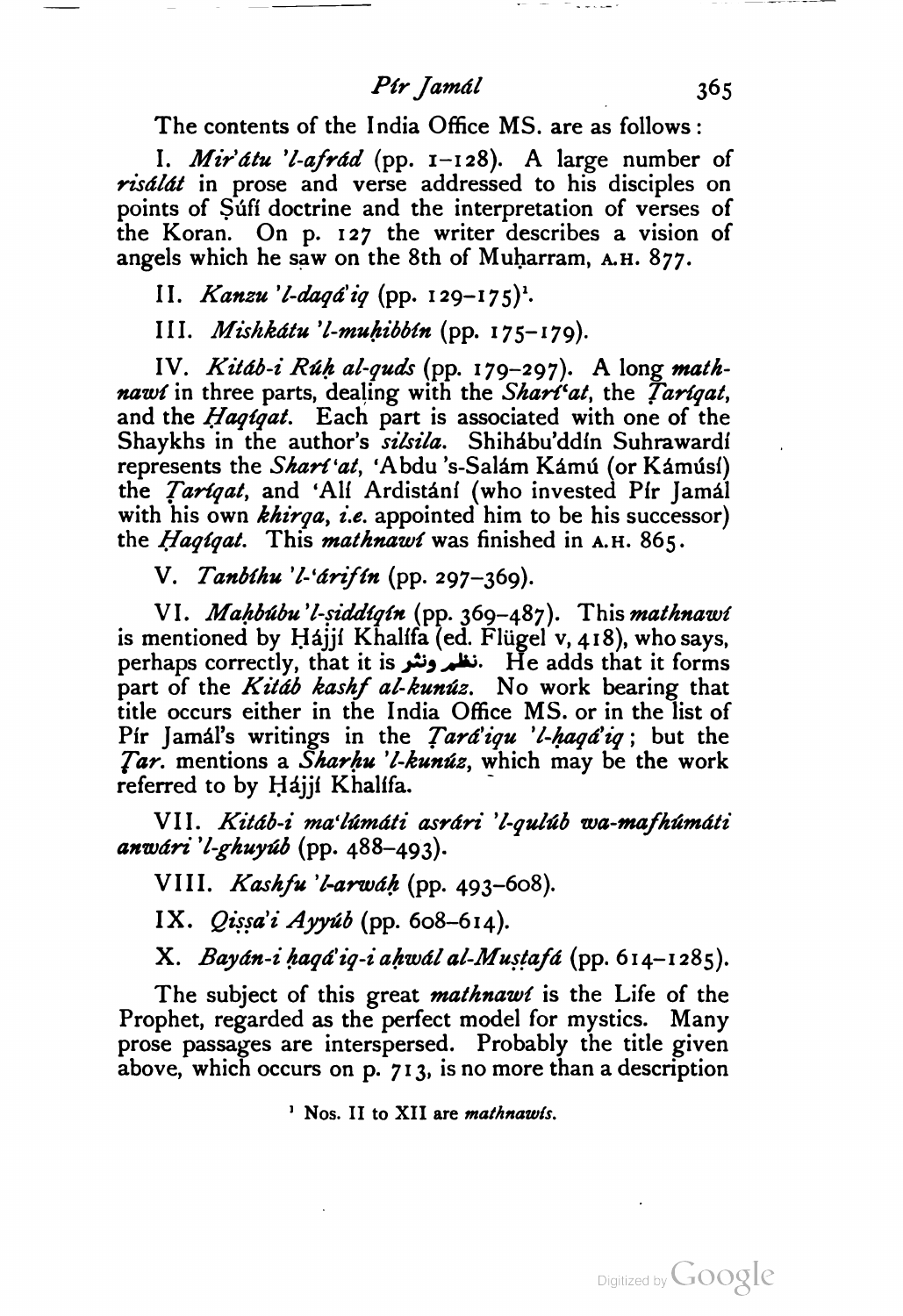of the poem. The whole work is divided into seven parts, each being entitled separately as follows :

- 1. *Misbáhu 'l-arwáh* (pp. 614–713).
- 2. Ahkámu 'l-muhibbín (pp. 713-762).
- 3. Nihdyatu 'l-hikmat (pp. 763-852).
- 4. Biddyatu 'l-mahabbat (pp. 852-900).
- 5. Hiddyatu 'l-ma'rifat (pp. 900-1015).
- 6. Fathu 'l-abwáb (pp. 1015-1159).
- 7. Sharhu 'l-wásilín (pp. 1159-1285).

XI. Mihr-afrúz (pp. 1285-1293). The India Office MS. gives the title as مبر القلوب which I have corrected in accordance with the Tard'iqu 'l-haqd'iq.

XII. Kitáb-i Mathnawiyyát (pp. 1294-1313). This consists of a number of *risalas*. It begins with an explanation of some verses in the Gulshan-i ráz of Mahmúd Shabistarí (812-13, 815, and 19 in Whinfield's edition). Verses by Nizámí and 'Attár are also explained.

XIII. Kitáb-i Qasá'id (pp. 1314-1327).

XIV. Kitdb-i Tarkib-band (pp. 1327-1339). This includes several examples of the tarjt-band.

XV. Kitdb-i Ghazaliyydt (pp. 1339-1373). In his ghazals the author uses the takhallus Jamali.

XVI. Kitdb-i Rubd'iyydt (pp. 1377-1427).

XVII. A mathnawt of which I have not been able to ascertain the title (pp.  $1428 - 1435$ ).

XVIII. The Sixth Book of the Mathnawi of Jalalu'ddin  $Rúmí$  (pp. 1437–1518).

The list in the *Tard'iqu 'l-haqd'iq*, though admittedly incomplete, adds five more titles, viz., (1) Istiqamat-nama, (2) Nur 'alá núr, (3) Názir u manzúr, (4) Miftahu 'l-faqr,  $(5)$  Sharhu 'l-kunuz. On the other hand, it does not include  $\overline{No}$ . IX, while the seven parts of No. X are (perhaps rightly) reckoned as independent poems.

not inclined to believe that Pir Jamal is an author of great<br>originality. Nevertheless, his works—the *mathnawis* in Judging from the few passages that I have read, I am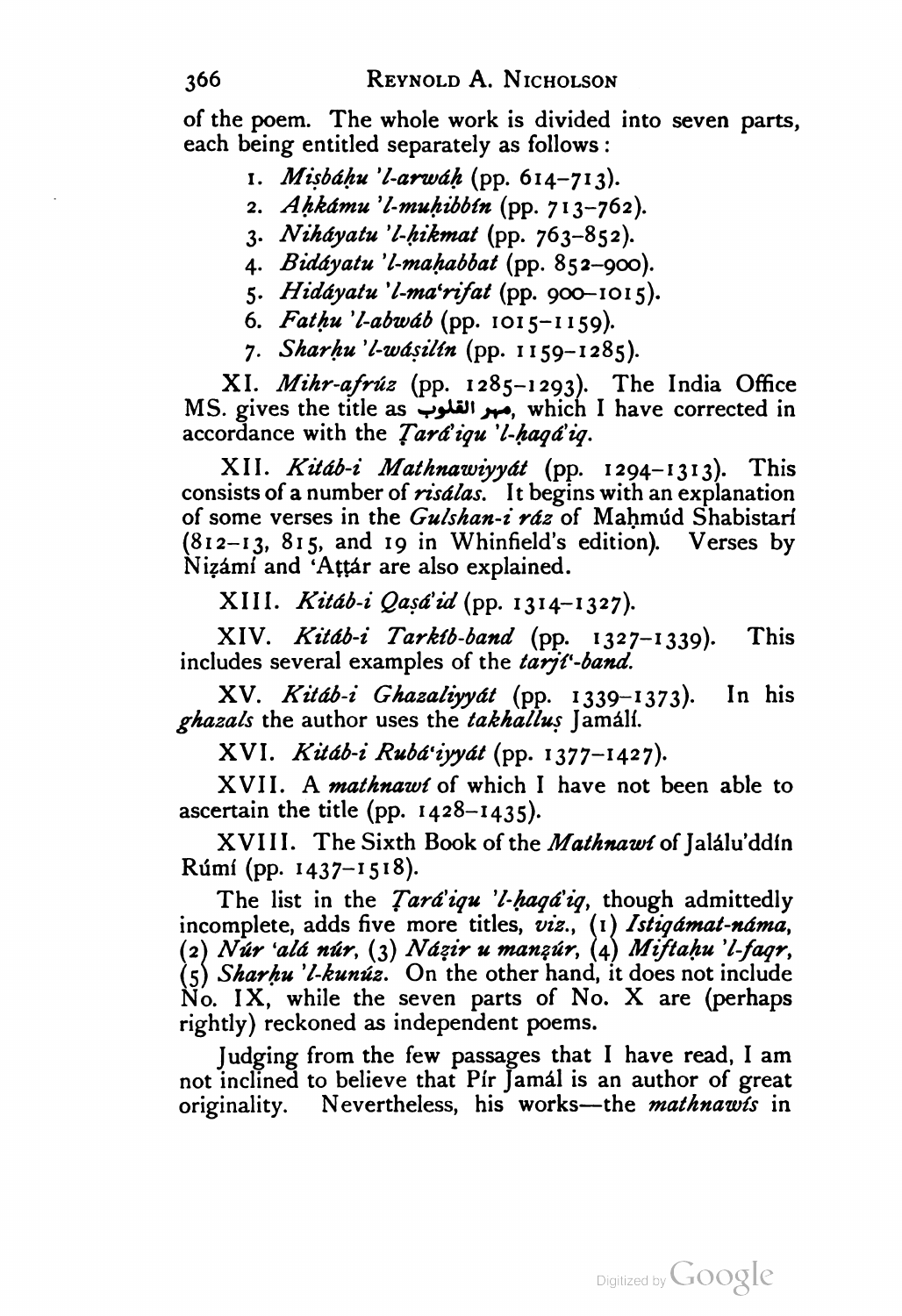particular—comprise <sup>a</sup> vast quantity of material for the study of Sufism in the 15th century and might repay a careful examination.

The following is a translation of the passage in which he describes his vision of the angels :

"On the eighth night of the holy month Muharram in the year 877, being in ecstasy I saw that over against the house where this faqtr (Pir Jamal) and his friends live, the sky was cloven and angels came forth, so many that they stood between the heaven and the earth all the way from East to West, chanting in unison, with voices sad and sweet, a verse of the sublime Koran, namely, In the name of God, the Merciful, the Compassionate: they upbraid thee with their having embraced Islam. Say, ' Do not upbraid me with your having embraced Islam. Nay, it is God who upbraids you, inasmuch as He led you to the Faith. If ye speak truly (God has bestowed a *favour on you*)<sup>1</sup>.' Then this host of angels vanished, and a multitude as great as the first came forth, chanting with a louder voice the verse—Say, '  $O$  my servants who have trespassed against yourselves, do not despair of the mercy of God. Verily, God forgiveth all sins, for He is the Forgiving, the *Merciful*<sup>3</sup>. Then those also departed, and another host came forth, chanting with a voice louder than that of the former twain the verse—' We are your friends in this life and in that which is to come: therein shall ye have what soever your souls crave, and therein shall ye obtain whatsoever ye desire<sup>3</sup>.' After they had chanted these verses, the Presence whose light fills the world, he that is the First and the Last—upon him be blessing and peace ! world, he that is the First and the Last—upon him be blessing and peace!<br>—came forth from the cleft in the sky and took his abode in the place of which there has been mention already.

Now <sup>I</sup> will explain these happenings and interpret this experience. Hearken, that thou mayst come to life from the state in which thou art to day ; and God bless the unlettered Arabian Prophet, Mohammed, and his family, and grant him peace !

O my brother, know the meaning of the Greater Punishment, as dis tinguished from the Lesser. When the sins of a man are not pardoned, at once he is delivered into the hands of punishment in such wise that he is cast into a pit, which they call the Everlasting, whence he never can escape, or a mountain is dashed against his head and he is made naught, or he is transformed into a wild beast or some animal. But if it be ordained that his punishment shall pass, this is the Lesser Punishment, and the sinner is punished in such wise that they keep him at the bottom of a terrace and pour over his head an ass-load of straw mixed with earth, so that he is begrimed with dust ; yet at last he can be cleansed from that defilement, and 'tis well, for grievous is the punishment of him who is made naught or raised again in <sup>a</sup> foul shape. O dear friends, watch your eyes and ears and hands and hearts, and live

as though ye were dead! And to those who love (God) these two punishments which have been explained seem of little account, for the retaliation  $(qi, ds)$  on those who love (God) is that they are rejected and disregarded (by the Loved One). The thing that has caused the lover to be rejected is

<sup>1</sup> Koran, xlix, 17.  $\bullet$  Koran, xxxix, 54.  $\bullet$  Koran, xli, 31-2.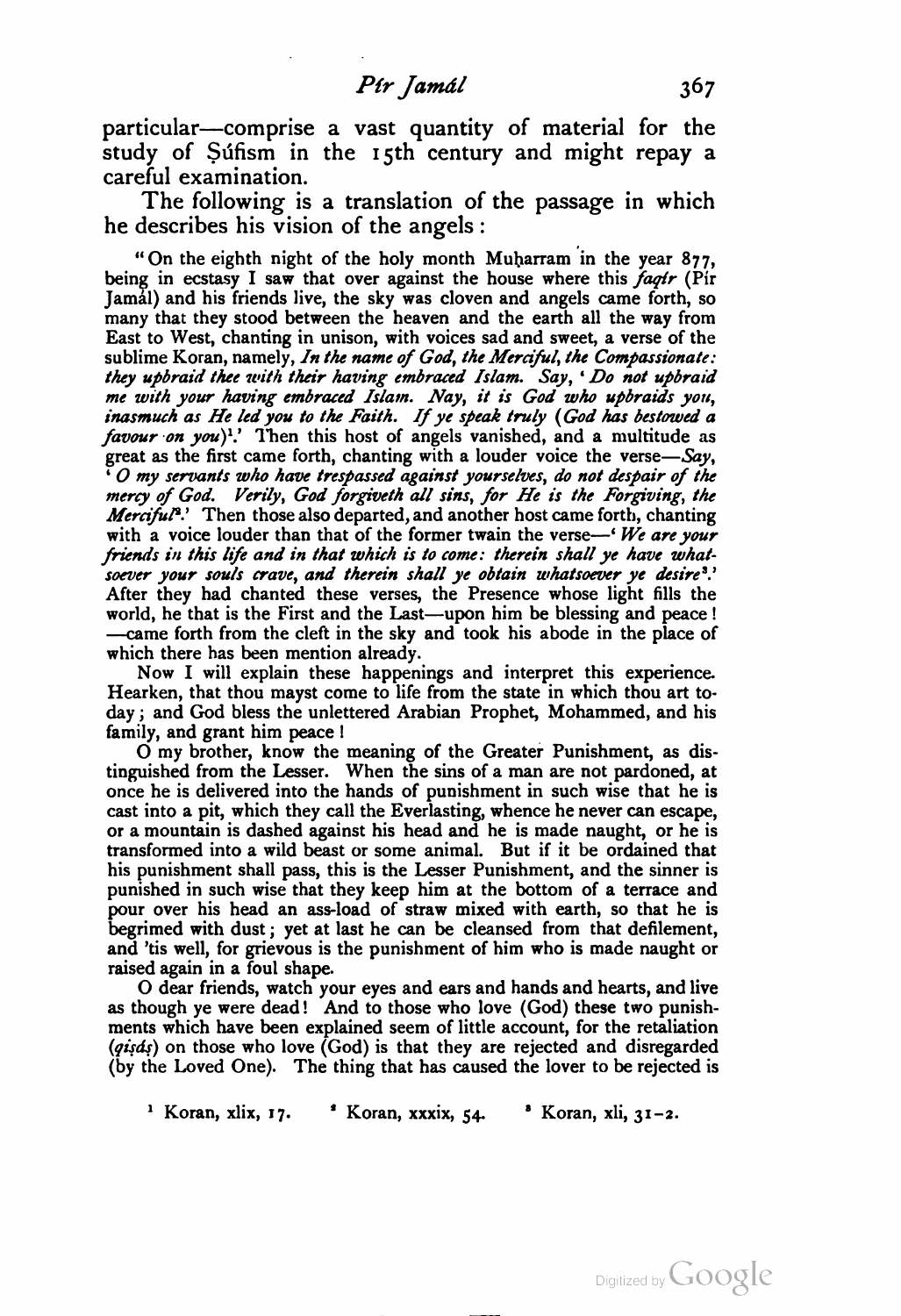raised (on the Day of Judgement) in <sup>a</sup> horrible shape, and he and it are annihilated together. That horrible shape seizes its fellow with its teeth ; and its teeth are like those of <sup>a</sup> wild beast. Beware, and <sup>a</sup> hundred times beware, lest ye be occupied with yourselves and with <sup>a</sup> thing that is not pleasing unto God. To know this (Divine) pleasure and displeasure is a hard matter. Therefore do not step aside from the Way of that sovereign Presence (Mohammed), who is the First and the Last."

The collection of  $rubd$  iyy  $dt$ —more than a thousand in all—begins with several in which God is praised. These are followed by a series (arranged from  $\mathfrak{t}$  to  $\mathfrak{g}$  in alphabetical order) in praise of Mohammed. In many of them the Prophet is addressed as the Logos,  $e.g.$ —

ای جان تو و جان جان و هم جانان تو

وی حسن و صفای ظاهر و پنهان تو<br>لـوح و قـلــهر و بــصــارت و درك و حــــروف<br>كــاهر دل و حــــان و معنــين قـــران تـــو

<sup>O</sup> thou who art the souland the soul of soul and the Beloved, And <sup>O</sup> thou who art all beauty and loveliness, both manifest and hidden ! Thou art the Tablet and the Pen and sight and perception and letters, The desire of heart and soul and the meaning of the Koran.

Pír Jamal places 'Alí on <sup>a</sup> level with Mohammed and extols him in similar terms.

آغاز محمد است و انجام علیست \* آشوب محمد است و آرام علیست آیات خدا ز كام پیغمبر ماست \* ای دوست بدان که سر پیغام علیست

Mohammed is the beginning and 'Ali is the end,

Mohammed is the storm and 'Ali is the calm.

The Divine verses (of the Koran) are from the mouth of our Messenger: <sup>O</sup> friend, know that 'Ali is the core of the message.

## میدان که محمد و علی همدوشند \* يك لقمه در دهان بهم مینوشند یعنی فیضی که از خدا می آید \* باهم نوشند و پرده بر خود پوشند

Know that Mohammed and 'Alí are equals,

Ever partaking of one morsel with two mouths.

That is to say, the abundant grace which is always coming from God They drink together, and draw the veil over themselves.

The author's nom de plume, Jamálí, occurs in several quatrains. One gives the date A.H. 864:

از هشصد و شصت وچار بگذشت که باز \* از پرده برون فتاد مجموعه راز جز جان امیر نیست واقف ز فقیر \* يعنی كه ز شمع پرس این سوز و گداز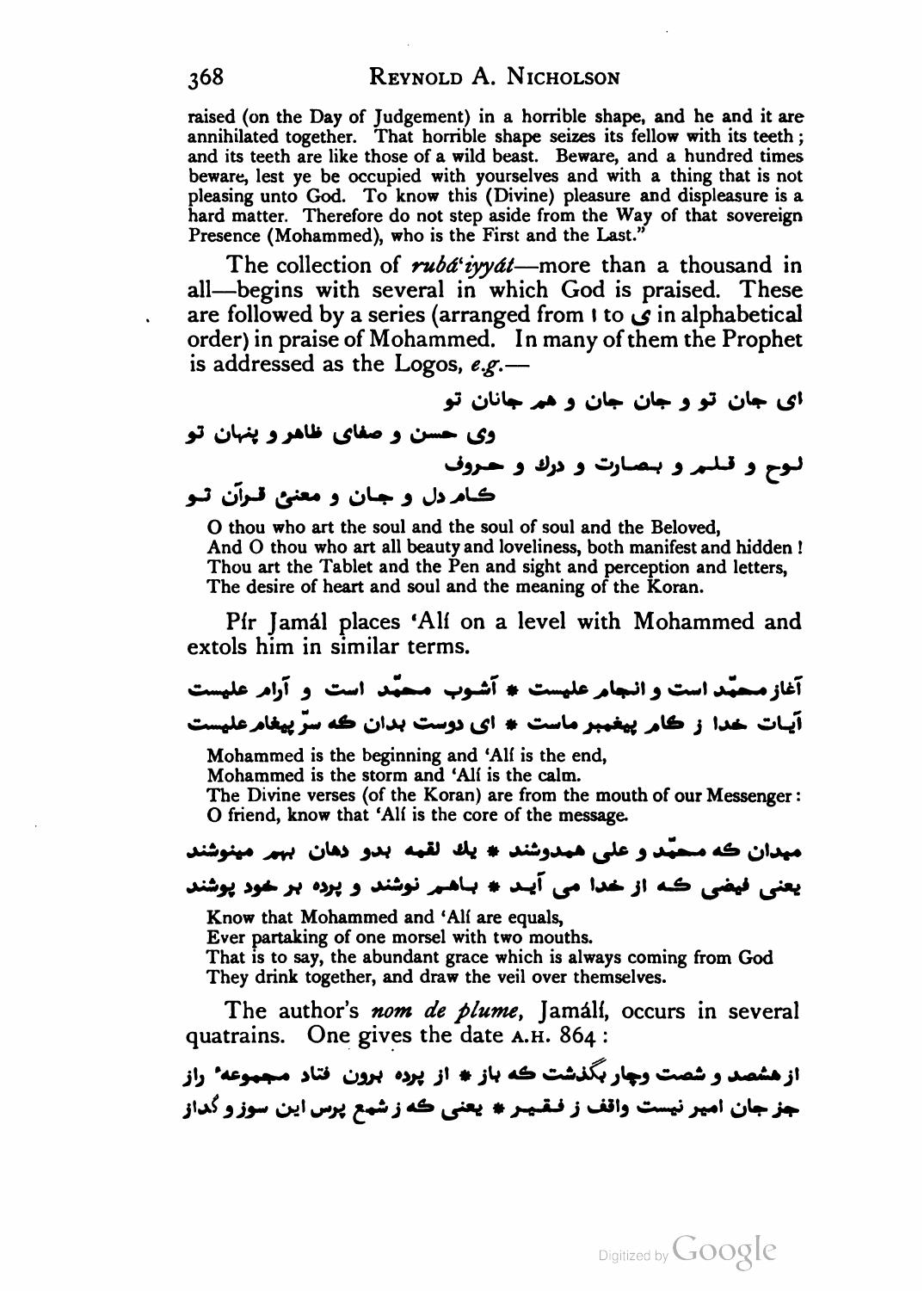## Pir Jamál 369

Two others celebrate a certain Rúzbihán, who was evidently<br>a mystic of the same period. Afdal—probably, Afdalu'ddin a mystic of the same period. Afdal—probably Afdalu'ddin<br>of Káshán (ob. A.H. 707)—is twice mentioned. He seems to be the author of the first of the three following  $\mathbf{r} u \mathbf{b} \mathbf{d}' \mathbf{f} s$ , while the second is Pír Jamál's variation of it.

افضل ديدي كه هرچه ديدي هيچست وآن نمیز کـه گفتي و شنهدي هيچست سر تا سر آفاق دویدی هیچست واين نيز که در کنج خزيدي هيچست افعال نکوی خود چو دیدی هیچست در بست هر آنچه کج شنیدی هیچست ر ہست مرمیہ ہے۔<br>بی یار دلا بسر دویدی ہیچست<br>در خاوت عُجْب خود خزیدی ہیچست افـضـل فـرمـوذ رو بـأفـاق مـكـن # در عالمرانفس آي و خود عاق مكن خواهی که شوی عارف اسرار خدا # جـز طـوف دل خــراب مشتاق مکن<br>*Rubá'ís* are seldom characteristic, and so far as I can

judge, those of Pir Jamal have no extraordinary merit ; but <sup>I</sup> will conclude this article with a few selected specimens.

ای خواجه بدان که اسراعظرعشقست اكرم عشقست وآنكه اقدم عشقست تفهيم معلّمان و ادراك عقول روح القدس و عيسى مريير عشقست<br>O Master, know that the Greatest Name (of God) is Love ;

The most noble is Love, because the most ancient is Love. The instruction of teachers and the perception of intellects And the Holy Spirit and Jesus the son of Mary—is Love.

بدخواه ڪسي مباش اي نيك سرشت گیر اهل صوامعند ور اهل ڪنشت اندیشه ٔ بد چه جای بد دوزخ ازآنست<br>ز اندیشه نیك دان و بس عیش بهشت

Do not wish ill to any one, <sup>O</sup> man of good nature, Whether they be people of the cell (Christian ascetics) or of the synagogue. What <sup>a</sup> bad place is <sup>a</sup> bad thought ! Hell springs from it ; Know that the joys of Paradise are from good thoughts alone.

 $\mathbf{B}.\mathbf{P}.\mathbf{V}.\mathbf{V}$